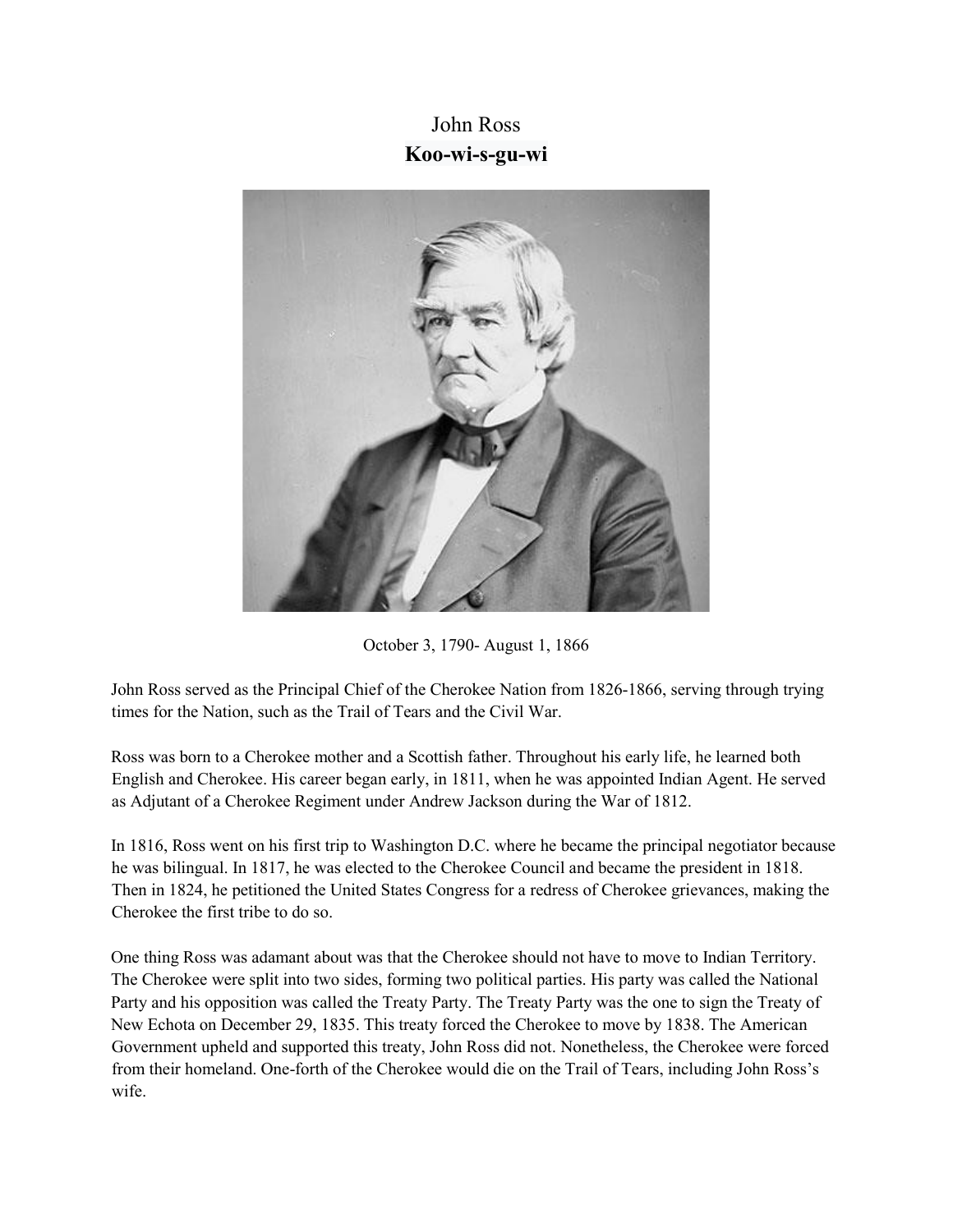Leading up to the Civil War, the National Party became the Union Party and the Treaty Party became the Southern Party, and one of their main divisions was slavery. Ross originally preached neutrality in the war, but he eventually signed a treaty with the Confederacy.

Ross was married twice in his life. His first wife was Quatie Brown Henley (1790-1839) and his second wife was Mary Brian Stapler (1826-1865). He had seven children.

Ross died in 1866, on a trip to Washington D.C. where he was negotiating a Reconstruction treaty.

## **Associated Vocabulary**

**Andrew Jackson**- an American soldier and politician who became the 7th president in 1829, he was the President who enacted the Indian Removal Act

**Trail of Tears**- forced relocation of the Cherokee people from their homeland in the southeast to new territory in Oklahoma that was enacted between 1838 and 1839.